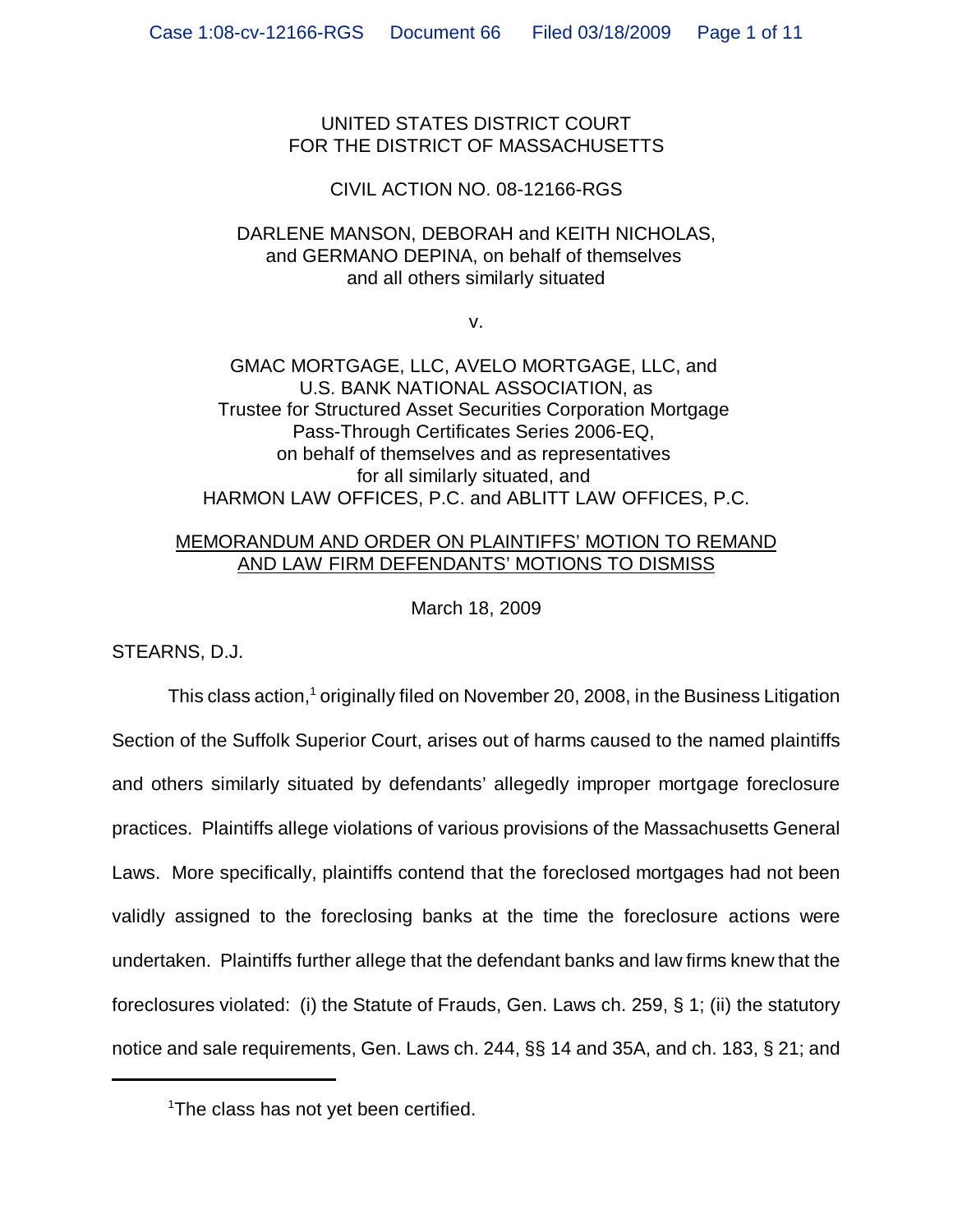(iii) the common-law duty of good faith and diligence.

Deutsche Bank National Trust Company (Deutsche Bank)<sup>2</sup>, with the consent of the other named defendants, filed a Notice of Removal with this court on December 31, 2008, pursuant to the Class Action Fairness Act (CAFA), 28 U.S.C. §§ 1332(d) and 1453. Plaintiffs now move to remand the case to the Superior Court, arguing that CAFA requires this court to decline jurisdiction pursuant to 28 U.S.C. § 1332(d)(4)(A) and (B), or alternatively, that the removing defendants have failed to meet CAFA's amount in controversy requirement of \$5 million. See 28 U.S.C. §§ 1332(d)(2) and (d)(6). A hearing on the motion to remand was held on March 2, 2009. The court also heard oral argument on pending motions to dismiss filed by the law firm defendants Harmon and Ablitt. For the reasons stated, the Motion to Remand will be DENIED.

### BACKGROUND

A putative "Plaintiff Class" is represented by the named plaintiffs in this action. The proposed class members are all Massachusetts residents, and are said to be some 1,000 persons in number. Members of the Plaintiff Class fall into one of two subclasses. The Foreclosed Borrower subclass consists of class members whose primary residence was foreclosed by a power of sale in the past four years by a defendant that did not contemporaneously possess a written assignment of the underlying mortgage at the time the Notice of Sale was served. See Gen. Laws ch. 244, § 14. The Improper Notice subclass consists of class members who face a pending foreclosure initiated by a

 $^{2}$ Deutsche Bank was dismissed by plaintiffs as a named defendant on January 30, 2009.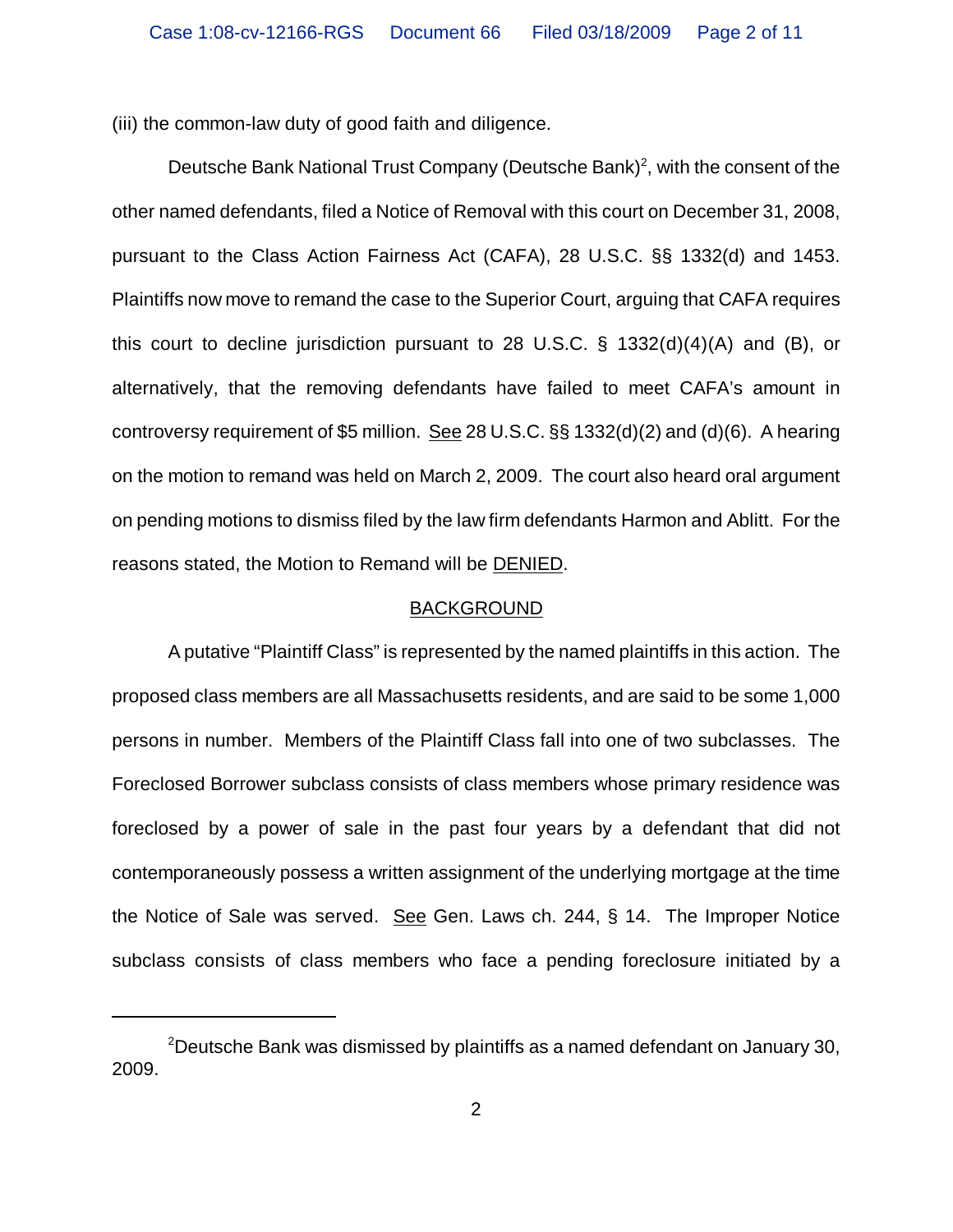defendant that did not have a written assignment of the underlying mortgage when the Notice of Sale was served and/or when a Right to Cure notice was sent. See Gen. Laws ch. 244, §§ 14 and 35A.

Defendants GMAC Mortgage, LLC (GMAC), Avelo Mortgage, LLC (Avelo), and U.S. Bank National Association (US Bank) comprise the "Named Foreclosing Defendants." Harmon Law Offices, P.C. (Harmon) and Ablitt Law Offices, P.C. (Ablitt) are the "Law Firm Defendants." Plaintiffs also limn a broader "Defendant Class," which "includes and is represented by the Named Foreclosing Defendants and consists of all commercial entities that within the last four years have foreclosed, or are in the process of foreclosing on, a mortgage in Massachusetts or who have sent foreclosure notices pursuant to Gen. Laws ch. 244, §14 or 35A, and who did not before initiating foreclosure obtain a written assignment of the mortgage."<sup>3</sup> The named plaintiffs, on behalf of themselves and others similarly situated, seek damages and declaratory and injunctive relief, including the enjoining of impending and future mortgage sales. $4$ 

 ${}^{3}$ Although the certification of a defendant class is not unheard of, it is "unusual" and poses "unique" problems both in applying Rule 23 criteria and in navigating due process concerns. Manual for Complex Litigation, Fourth, § 21, at 244 & n.740 (2004). See also Tilley v. TJX Cos., Inc., 345 F.3d 34, 37 (1st Cir. 2003). Whether plaintiffs' attempt to certify a defendant class in this action is appropriate is an issue for another day.

<sup>4</sup> According to the record, plaintiff Darlene Manson's mortgage was foreclosed by defendants GMAC and Harmon. The sale took place on March 25, 2008, while the written assignment of her mortgage is dated April 29, 2008. Plaintiffs Deborah and Keith Nicholas's mortgage was foreclosed by defendants Avelo and Ablitt; the property sale took place on August 8, 2008, while the written assignment of the mortgage is dated November 18, 2008. Plaintiff Germano DePina's mortgage was foreclosed by defendants US Bank and Harmon; the sale has yet to occur, and (upon plaintiffs' information and belief) no written assignment of the mortgage has been executed.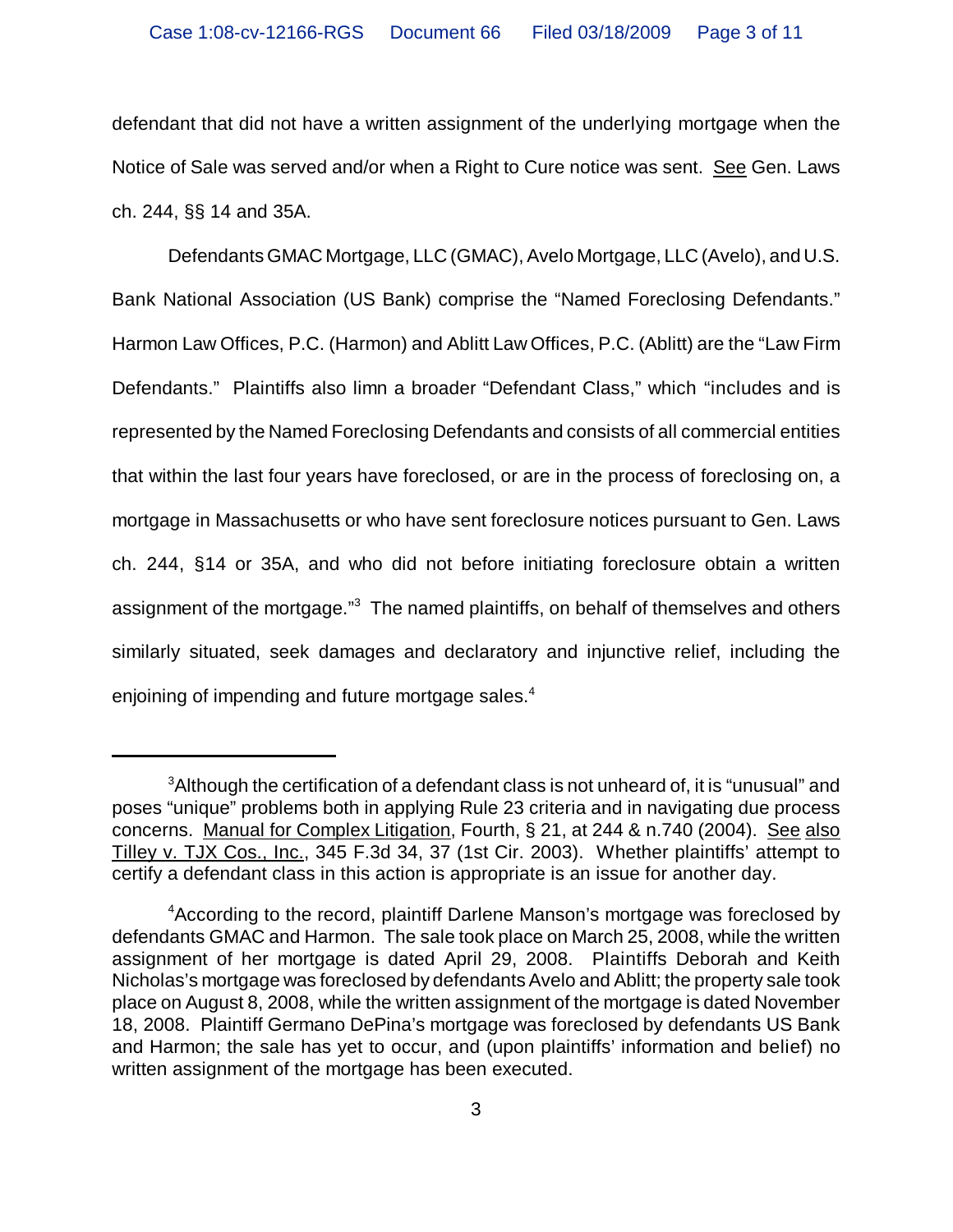#### **DISCUSSION**

CAFA provides that federal courts have jurisdiction over class actions based on state law when: (1) there is "minimal" diversity (meaning that at least one plaintiff and one defendant are from different states); (2) the amount in controversy exceeds \$5 million; and (3) the action involves at least 100 class members. 28 U.S.C.  $\S$ § 1332(d)(2) and (5)(B). A defendant seeking removal of an action to federal court under CAFA has the burden of demonstrating that each of the three elements is met. Amoche v. Guar. Trust Life Ins. Co., \_\_F.3d\_\_, 2009 WL 350898, at \*6 (1st Cir. Feb. 13, 2009) (citing Spivey v. Vertrue, Inc., 528 F.3d 982, 986 (7th Cir. 2008) ("The removing party, as the proponent of federal jurisdiction, bears the burden of describing how the controversy exceeds \$5 million.")). The parties do not dispute the first and third elements of removal (minimal diversity and numerosity). The parties disagree, however, over the amount in controversy. On this issue, defendants have the burden of demonstrating a "reasonable probability" that the aggregate claims of the plaintiff class were greater than \$5 million at the time of removal.<sup>5</sup> Id. at \*7 (noting agreement with those circuits that have used "reasonable probability' as the standard a removing defendant must meet under CAFA," a standard that "for all practical purposes [is] identical to the preponderance standard adopted by several circuits.").

Plaintiffs argue that the primary relief they seek is injunctive and declaratory and not monetary. Plaintiffs estimate the money damages in controversy at approximately

 $^5$ Events subsequent to removal that reduce the amount in controversy do not divest a federal court of CAFA jurisdiction. See Coventy Sewage Assocs. v. Dworkin Realty Co., 71 F.3d 1, 6 (1st Cir. 1995).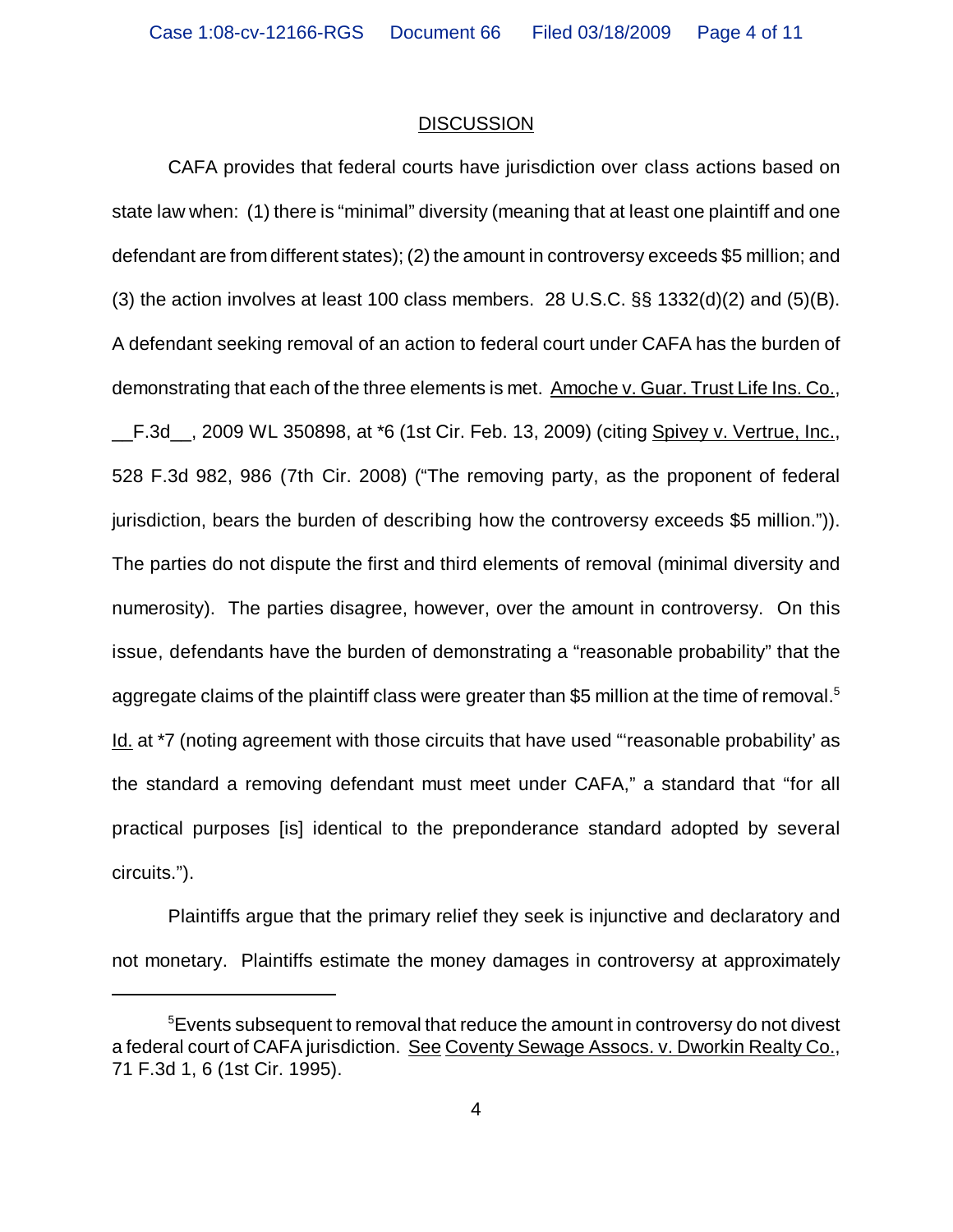$$1,200$  per class member. $^6\,$  With a class of 1,000 members, more or less, plaintiffs assert that the amount in controversy is approximately  $\$1.2$  million. $^7$  Moreover, they note that any costs associated with the implementation of equitable relief are not to be considered in the calculation of the amount in controversy.

GMAC, on the other hand, argues that the \$5 million threshold is met by (at least) two different calculations. GMAC relies on the Supplemental Declaration of Scott Zeitz, its litigation analyst. Zeitz reviewed and analyzed GMAC's internal records to determine the number of Massachusetts property loans that were referred for foreclosure during the years 2005 through 2007. He then refined that number by identifying: (i) the number of referrals that ultimately resulted in a foreclosure sale; and (ii) the number of properties that were sold to third parties (that is, not repurchased by GMAC). According to Zeitz, a total of 3,934 loans were referred for foreclosure between January 1, 2005, and December 31, 2007. Of the 3,934 referrals, 1,048 resulted in foreclosure sales. At these sales, fortyeight properties were sold to third parties. The total paid for the forty-eight properties was \$15,022,258 (an average of \$312,964 per property).<sup>8</sup>

<sup>&</sup>lt;sup>6</sup>It may be worth noting at this juncture that "plaintiffs' likelihood of success on the merits is largely irrelevant to the court's jurisdiction because the pertinent question is what is *in controversy* in the case, not how much the plaintiffs are ultimately likely to recover." Amoche, 2009 WL 350898, at \*9 (emphasis in original).

 $\mathrm{^{7}A}$ Ithough plaintiffs plead a class "in excess" of 1,000, they assert that the number of class members will never reach the 4,000 that would be required (that is, 4,000 x \$1,200) to meet the \$5 million threshold.

 ${}^{8}$ GMAC conceded at oral argument that it does not know how many of the forty-eight properties identified by Zeitz fall within plaintiffs' definition of an improper sale. GMAC's point, however, is directed at plaintiffs' contingent claim that defendants may be liable for the collective replacement value of the homes that were foreclosed.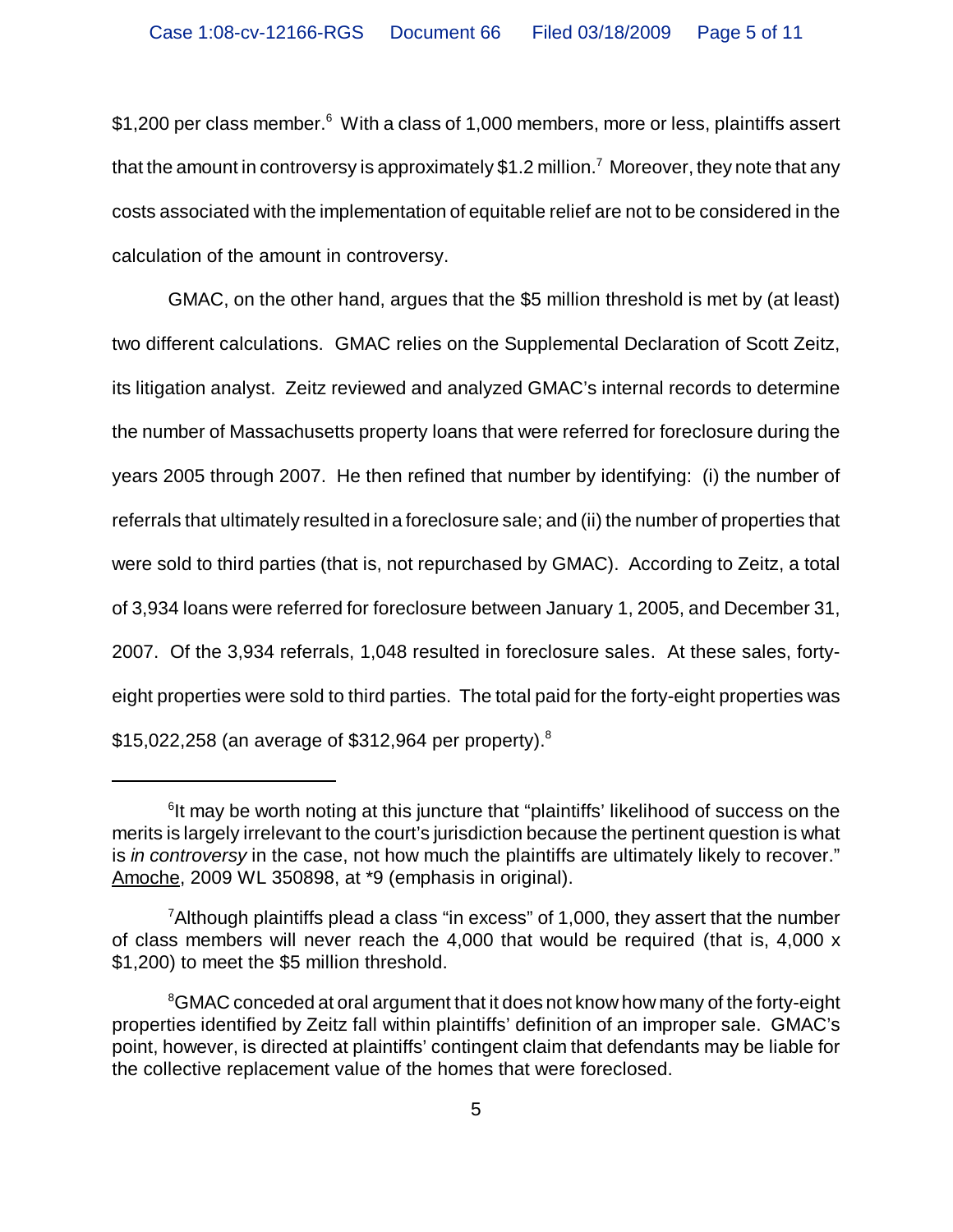Alternatively, GMAC asserts that even if plaintiffs' method of calculating the amount

in controversy (based solely on the claimed per capita money damages) is correct, the

amount in controversy still exceeds \$5 million. According to Zeitz, the actual amount

assessed foreclosed borrowers in costs and fees was approximately \$8,000 per

transaction. Defendants point out that plaintiffs base their \$1,200 figure on an estimate

of attorney's fees only. GMAC gives plaintiff Manson's account as an example.

Attorney's fees and costs in the amount of \$1,250, with additional eviction attorney's fees of \$325, were assessed to Ms. Manson's account as a result of this foreclosure. In addition to these attorney's fees and costs, GMAC incurred \$6,811.78 in foreclosure-related expenses, all of which were assessed to Ms. Manson's account. Thus, for the Manson loan, a total of \$8,061.78 was assessed to the account.

Zeitz Decl. ¶ 10.<sup>9</sup>

[D]eciding whether a defendant has shown a reasonable probability that the amount in controversy exceeds \$5 million may well require analysis of what *both* parties have shown. Merely labeling the defendant's showing as "speculative" without discrediting the facts upon which it rests is insufficient. See Strawn [v. AT & T Mobility LLC], 530 F.3d [293,] 299 (finding the defendant's showing sufficient to establish the amount in controversy under CAFA where the plaintiffs had "offered nothing" to challenge the accuracy of the defendant's affidavit). In the course of that evaluation, a federal court may consider which party has better access to the relevant information. See Evans v. Walter Indus., Inc., 449 F.3d 1159, 1164 n.3 (11th Cir. 2006) ("Defendants have better access to information about conduct by the defendants, but plaintiffs have better access to information about which plaintiffs are injured and their relationship to various defendants.").

 $^9$ The Zeitz affidavit and the information it contains avoids the pitfalls of the affidavit submitted in Amoche, which for lack of detail failed to persuade the Court of Appeals that defendant had carried its burden of demonstrating the amount in controversy. See Amoche, 2009 WL 350898, at \*10. The burden is, however, not an onerous one. The Court of Appeals recognized that at the removal stage little or no evidence has typically been produced. Consequently, a court considering the amount in controversy need not view the evidence solely in the light most favorable to the plaintiffs; rather, the court may review the evidence in the record presented by both sides.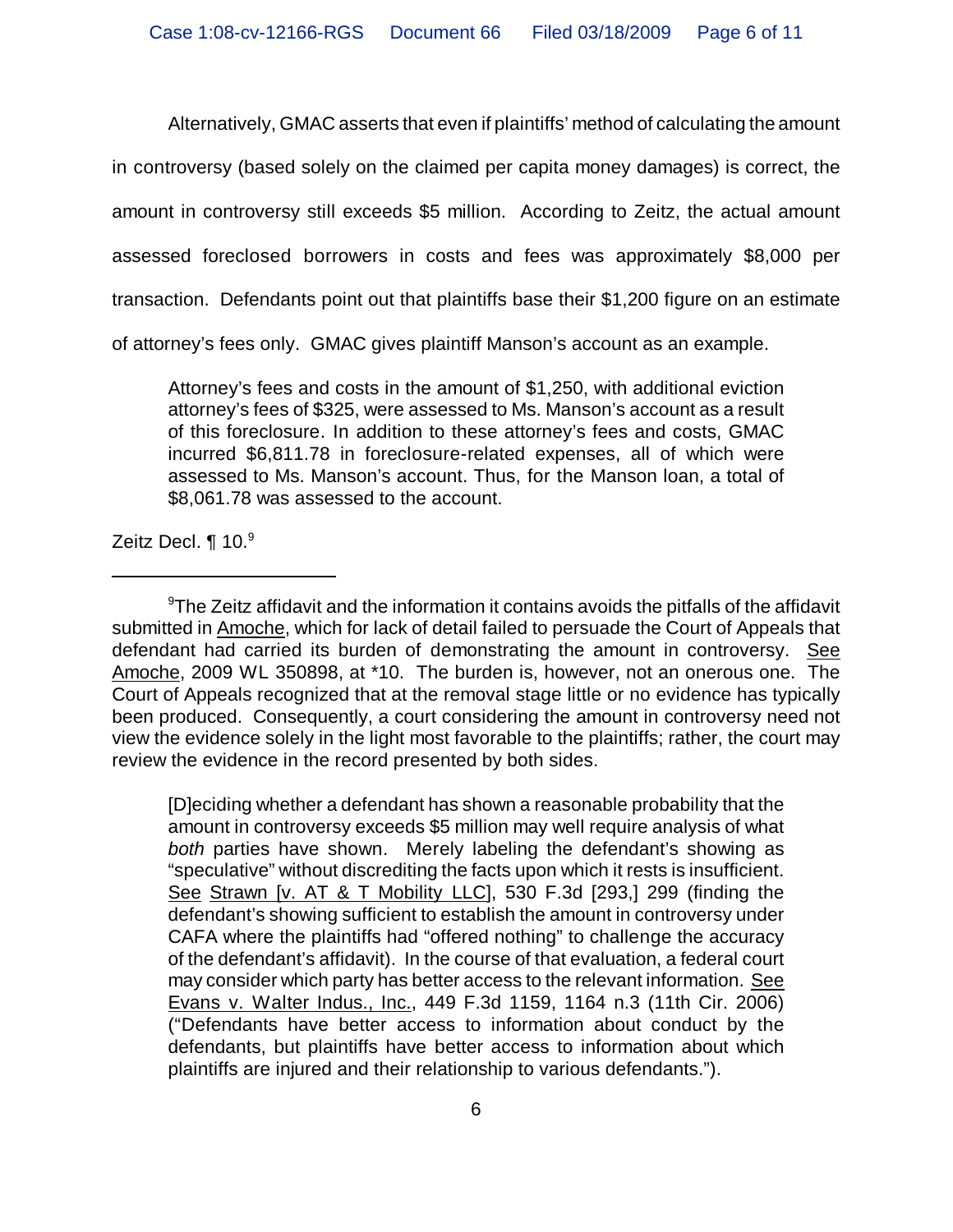Given: (i) plaintiffs' demand for "cancellation of fees and costs for invalid sale processes"; (ii) plaintiffs' contention that Manson is representative of the class; and (iii) an undisputed total number of class members of at least 1,000 persons, defendants assertion that the amount in controversy exceeds \$8 million, satisfies their burden of demonstrating to a "reasonable probability" that the amount in controversy exceeds \$5 million. Plaintiffs must therefore demonstrate that another jurisdictional exception under CAFA applies if they are to succeed on their motion to remand.

Congress has created certain exceptions to CAFA, under which a federal court is

required to decline the exercise of jurisdiction. Declination is mandatory if plaintiffs meet

their burden of demonstrating that:

(i) greater than two-thirds of the members of all proposed plaintiff classes in the aggregate are citizens of the State in which the action was originally filed; at least 1 defendant is a defendant from whom significant relief is sought by members of the plaintiff class; whose alleged conduct forms a significant basis for the claims asserted by the proposed plaintiff class; and who is a citizen of the State in which the action was originally filed; principal injuries resulting from the alleged conduct or any related conduct of each defendant were incurred in the State in which the action was originally filed; and during the 3-year period preceding the filing of that class action, no other class action has been filed asserting the same or similar factual allegations against any of the defendants on behalf of the same or other persons.<sup>10</sup>

Id. at \*8 (emphasis in original).

 $10$ On or about January 2, 2009, plaintiffs Stephen Lezama and Crystal Lezama, Adam Kayi a/k/a Abderrahman Kayi, Geraldo Dosanjos, and Roberto Szumik, on behalf of themselves and purportedly on behalf of a putative, statewide class of similarly situated borrowers from Massachusetts, filed a class action Complaint in the Suffolk Superior Court against US Bank, Deutsche Bank, Mortgage Electronic Registration Systems, Inc., Barrett Law, and Harmon, with claims analogous to this case. The Lezama action has also been removed to this court under CAFA.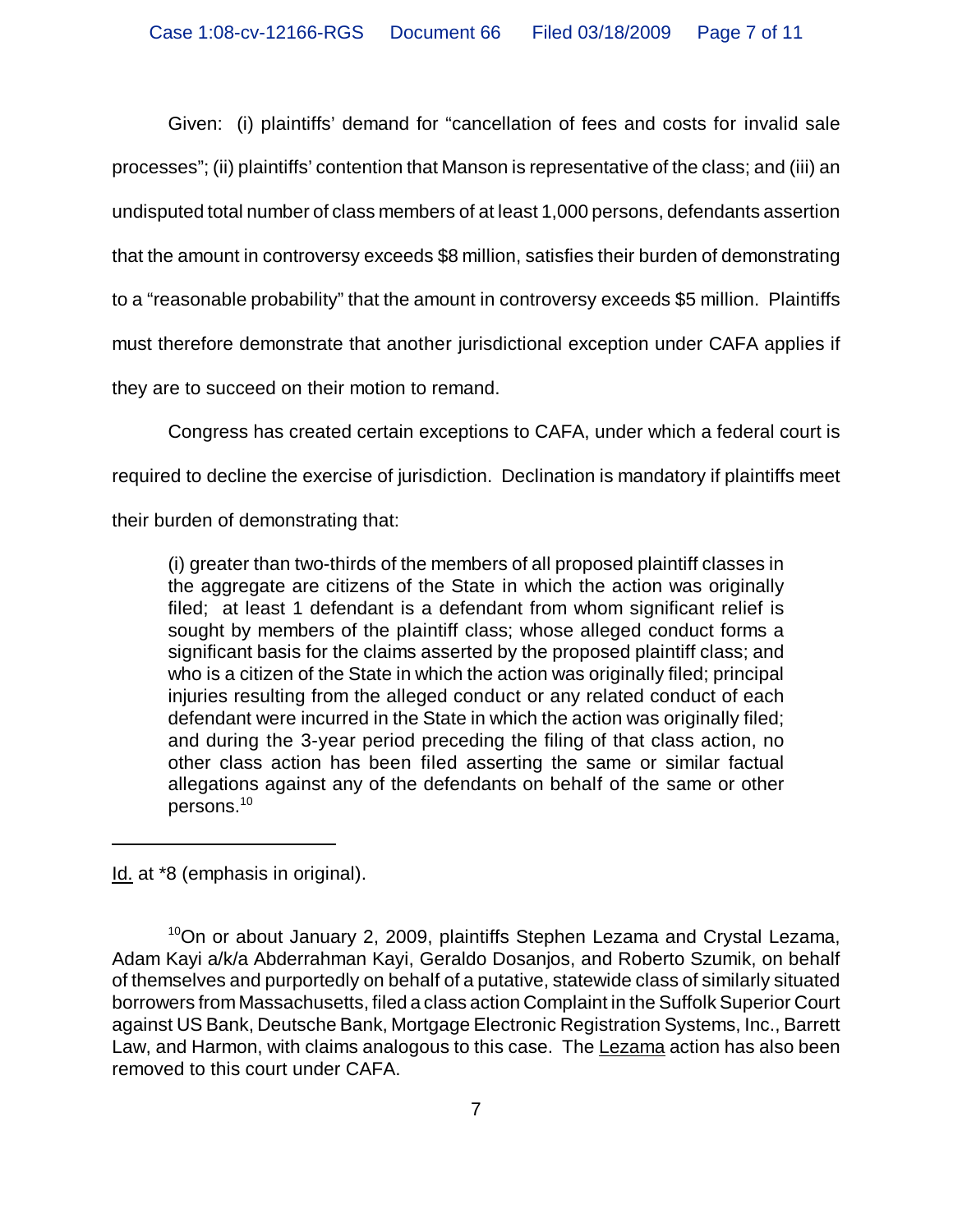28 U.S.C. § 1332(d)(4)(A) (the "local controversy" exception); or

(ii) two-thirds or more of the members of all proposed plaintiff classes in the aggregate, and the primary defendants, are citizens of the State in which the action was originally filed.

28 U.S.C. § 1332(d)(4)(B) (the "home-state controversy" exception).<sup>11</sup> The burden of proving the applicability of either the "home-state controversy" exception or the "local controversy" exception lies with the party moving to remand. McMorris v. TJX Cos., Inc., 493 F. Supp. 2d 158, 164-166 (D. Mass. 2007) (citing Serrano v. 180 Connect, Inc., 478 F.3d 1018, 1023 (9th Cir. 2007)).

Plaintiffs first contend that the requirements of the local controversy exception are fulfilled because they seek "significant relief" from the Law Firm Defendants, both of which are citizens of Massachusetts, and moreover, that the Law Firm Defendants' conduct forms a "significant basis" for their claims. Neither CAFA nor the First Circuit provides any direct guidance for determining when relief sought is "significant" or when a defendant's conduct is a "significant" basis for a claim. Courts that have addressed the issue have required that the conduct of an allegedly "significant" defendant "must be significant in relation to the conduct alleged against other defendants in the complaint, and that 'the relief sought against that defendant is a significant portion of the entire relief sought by the class."" Ava Acupuncture P.C. v. State Farm Mut. Auto. Ins. Co., 592 F. Supp. 2d 522, 528 (S.D.N.Y.

 $11$ The class, by definition, is limited to residents of Massachusetts, and the parties do not dispute citizenship, therefore, the court does not require evidence of citizenship with respect to either exception. See In re Hannaford Bros. Co. Customer Data Sec. Breach Litig., 592 F. Supp. 2d 146, 148 n.2 (D. Me. 2008) ("Since the class by definition is limited to citizens of Florida, there is no need for evidence as to what percentage of the class is Florida citizenry.").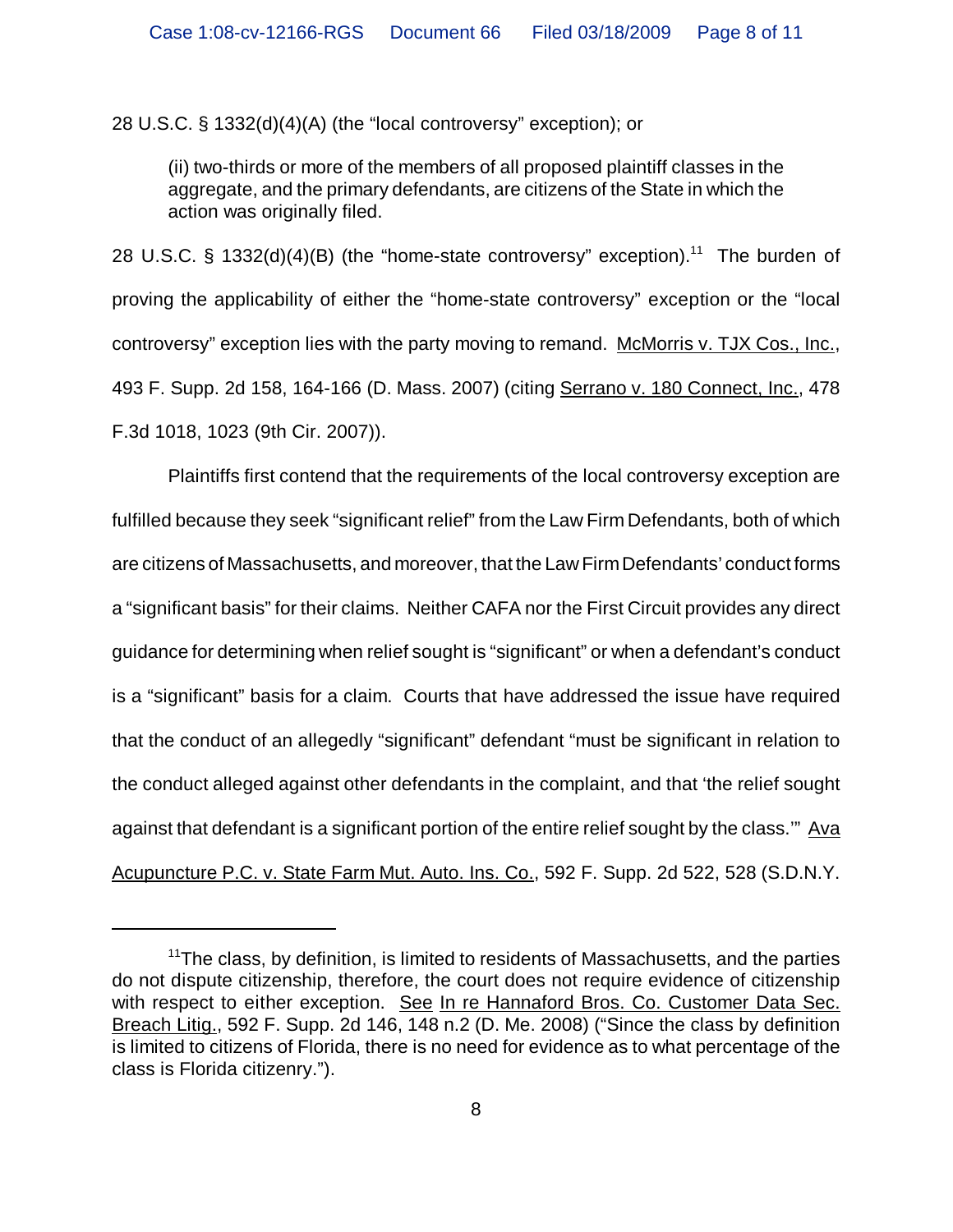2008) (quoting Evans v. Walter Indus., Inc., 449 F.3d 1159, 1167 (11th Cir. 2006)). "[W]hether a putative class seeks significant relief from an in-state defendant includes not only an assessment of how many members of the class were harmed by the defendant's actions, but also a comparison of the relief sought between all defendants and each defendant's ability to pay a potential judgment." Robinson v. Cheetah Transp., 2006 WL 468820, at \*3 (W.D. La. Feb. 27, 2006).

The court does not diminish the Law Firm Defendants' contribution to the wrongful activity alleged in the Complaint, or the role that their actions played in creating a basis for the relief sought. The court, however, finds that plaintiffs have not established that "the relief sought against [the Law Firm Defendants] is a significant portion of the entire relief sought by the class" when the claims against the Foreclosing Defendants are considered. Ava Acupuncture, 592 F. Supp. 2d at 528. Having determined that the amount in controversy exceeds \$5 million, the court cannot say that the estimated \$1,200 in legal fees paid to the Law Firm Defendants in each class member's case constitutes a significant portion of the entire relief plaintiffs request when costs, fees, and the replacement value of homes are factored into the equation. Therefore, the court is not compelled to decline jurisdiction under the local controversy exception.

With respect to the home-state controversy exception, the statute does not define what Congress meant by a "primary defendant." However, courts and litigants generally refer to a Report of the Senate Judiciary Committee, issued after CAFA's enactment,

9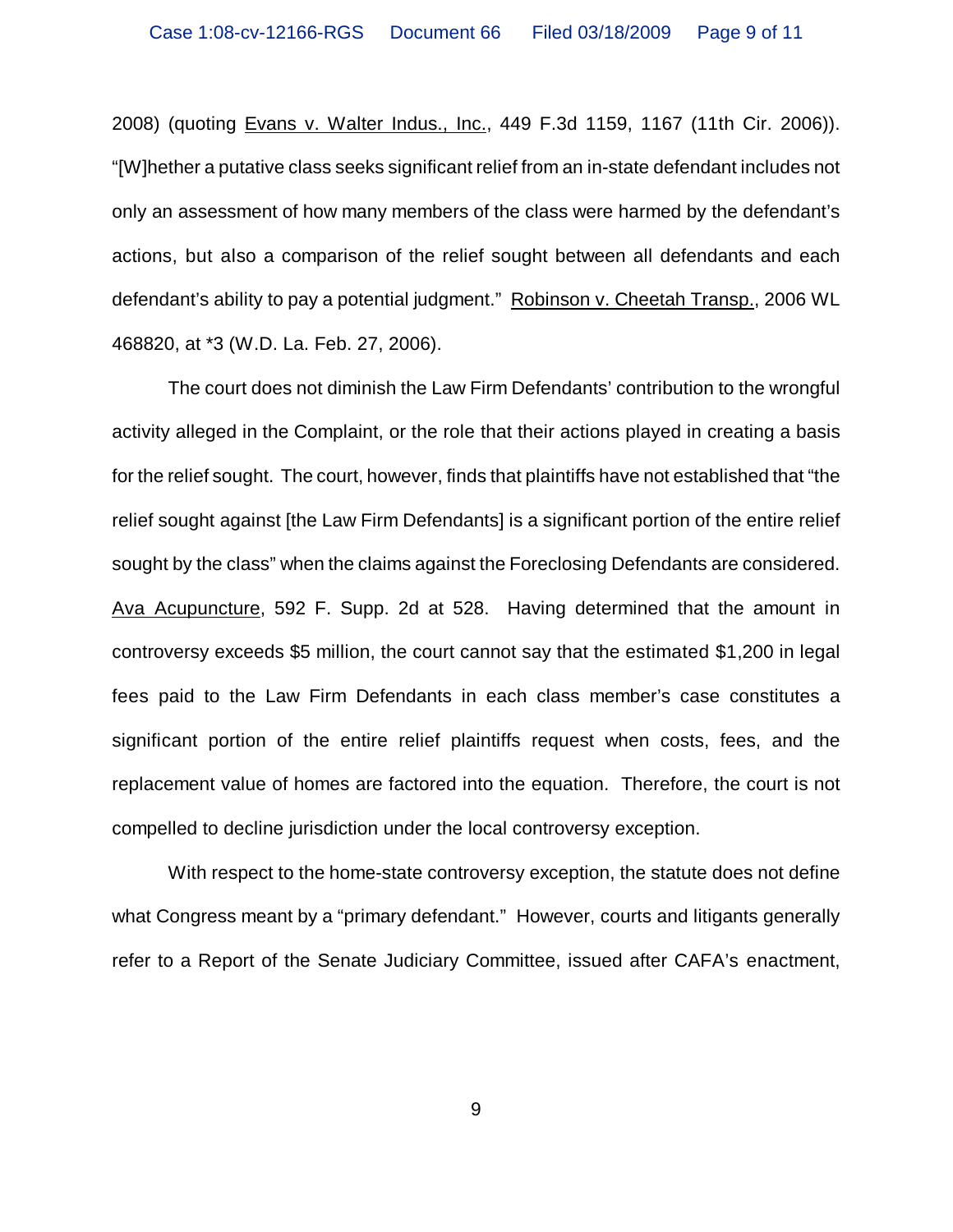attempting to give content to the term.<sup>12</sup> See Moua v. Jani-King of Minnesota, Inc., 2009

WL 212425, at \*3 and n.4 (D. Minn. Jan. 27, 2009), and cases cited.

[T]he Committee intends that "primary defendants" be interpreted to reach those defendants who are the real "targets" of the lawsuit - i.e., the defendants that would be expected to incur most of the loss if liability is found. Thus, the term "primary defendants" should include any person who has substantial exposure to significant portions of the proposed class in the action, particularly any defendant that is allegedly liable to the vast majority of the members of the proposed classes (as opposed to simply a few individual class members).

Id. (quoting S.Rep. No. 109-14, at 43 (2005)).

The courts that have been asked to ascertain the meaning of "primary defendants" have relied on several potential (and sometimes incongruent) understandings of the term. Thus, a "primary defendant" has been understood to mean a defendant who (1) has the greater liability exposure; (2) is most able to satisfy a potential judgment; (3) is sued directly, as opposed to vicariously, or for indemnification or contribution; (4) is the subject of a significant portion of the asserted claims; or (5) is the only defendant named in one particular cause of action.

Id. at \*3. Courts generally agree that the term "the primary defendants" means that *all*

primary defendants must be citizens of the state concerned. Anthony v. Small Tube Mfg.

Corp., 535 F.Supp.2d 506, 515 (E.D. Pa. 2007); Robinson, 2006 WL 468820, at \*3;

Moua, 2009 WL 212425, at \*3 n.3. GMAC insists that the Law Firm Defendants do not

meet the definition of primary defendants because relief against the Foreclosing

Defendants (the *lenders*) is the relief primarily sought by plaintiffs. Further, GMAC argues

that the lenders' hiring of local attorneys to act as their agents in conducting foreclosure

 $12$ The Senate Report specifically refers to "class actions that are subject to subsections 1332(d)(3) [discretionary declination of jurisdiction] and (d)(5)(A) [state actors]", and not to the two exceptions at issue here.